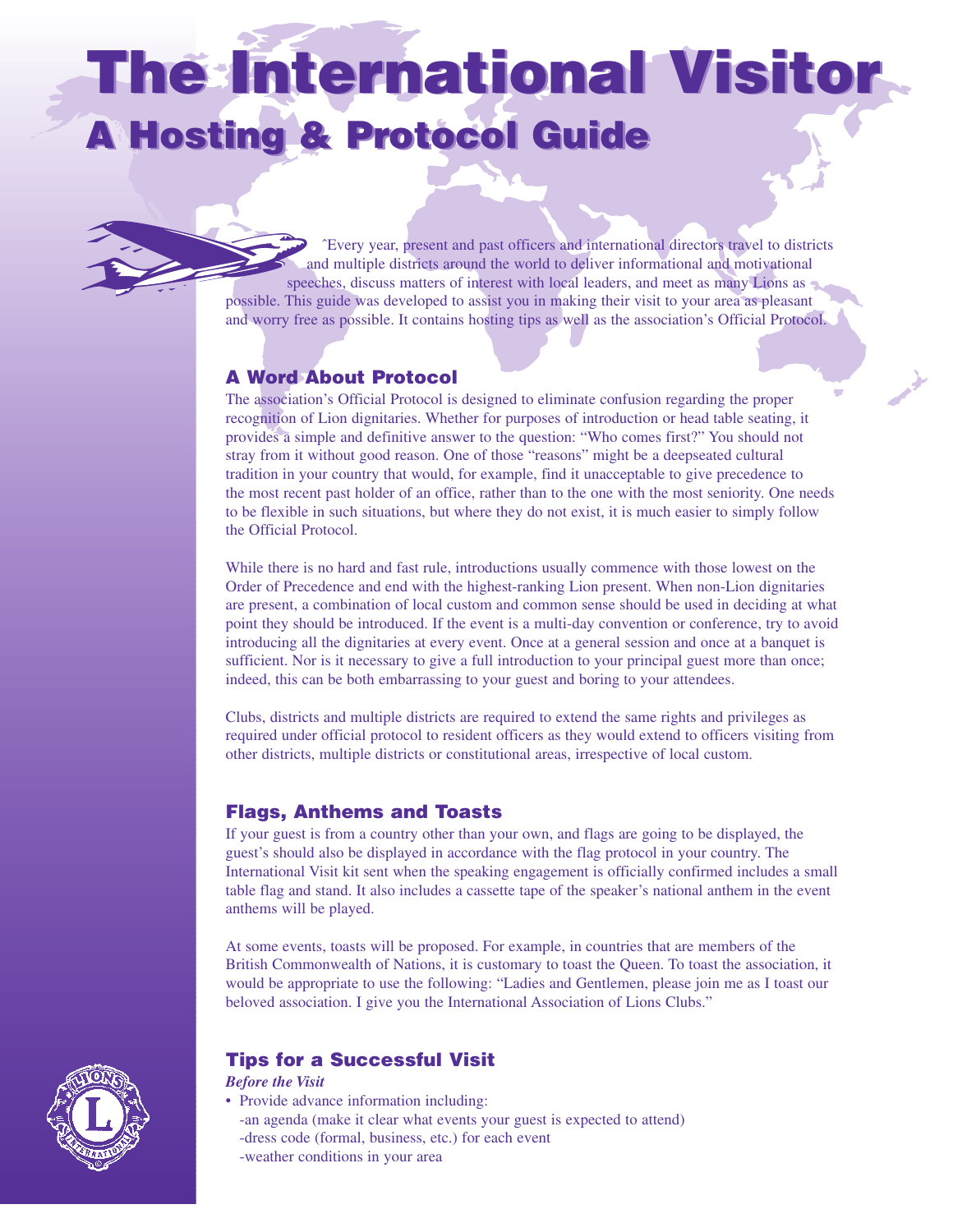-background information (newsletters, bulletins)

- Communicate fully and often
- Keep in mind that local expenses, including special events (tours, golf, etc.), are the host's responsibility

#### *Meeting and Greeting Your Guest*

For Air Travel:

- The chairperson of the meeting or convention (council chairperson, district governor, etc.) should head the group meeting your guests.
- Plan on meeting your guests at the gate. If this is not possible, plan a meeting place in advance.
- Make sure you are readily identifiable with Lions clothing and badges.
- Plan on carrying your guests' luggage.
- Make sure your car is large enough to accommodate all guests and their luggage. Many times your guests may have been away from home for awhile and have more luggage than you expect. Having an extra car available in case of extra luggage is prudent.

For Car Travel:

• If your guests are driving, provide them with complete directions, including a map.

#### *Make the Stay an Enjoyable Experience*

- Before your guests' arrival, handle check in and inspect the room thoroughly. Deal with any problems prior to your guests' arrival.
- Amenities are always a nice touch the personal preference sheet sent by International Headquarters before your guests' arrival will give you ideas for these items.
- Prepare a welcome packet with the final agenda for your meeting or convention, information about the area and some regional publications. Also include a list of room numbers and/or telephone numbers of key Lions.

- Once you bring your guests to their room, plan a time to go over their schedules in detail. Review pick up times and proper dress for all events.
- Give your guests time to settle in.
- Appoint a full time host and hostess to the couple. This is usually best handled by a past international director and spouse. This will ensure your guests needs are taken care of, and that they arrive to events on time.
- Provide some free time for rest in the schedule.

#### *Program Suggestions*

- Your guest's address should be the centerpiece of the banquet or event. In most cases, this means directly after dinner and before any entertainment or other presentations.
- Your guest should only be expected to make one major address.
- It is appropriate to present your guest with a gift at the banquet or other major event. Please keep in mind space and travel considerations. A donation in the guest's name to LCIF is always welcome. If possible, offer to mail larger gifts.
- If you expect your guest to assist in giving out awards during the event, make sure a script is prepared, including background information on recipients.

#### *Departure*

- Attend to your guests' departure with the same care you gave their arrival. Handle check out for your guests and arrange for luggage pick up.
- Escort them from their hotel room all the way to the airport gate.
- Check that your guests' flight is leaving on time. If there is a serious delay, make necessary transportation and hotel arrangements.

#### *Some Final Notes...*

- Treat your guests as you would a family member or close friend. Ask yourself: how would I wish to be treated if I was the guest? Act accordingly.
- While a gift is optional, remember that a sincere thank you note is not.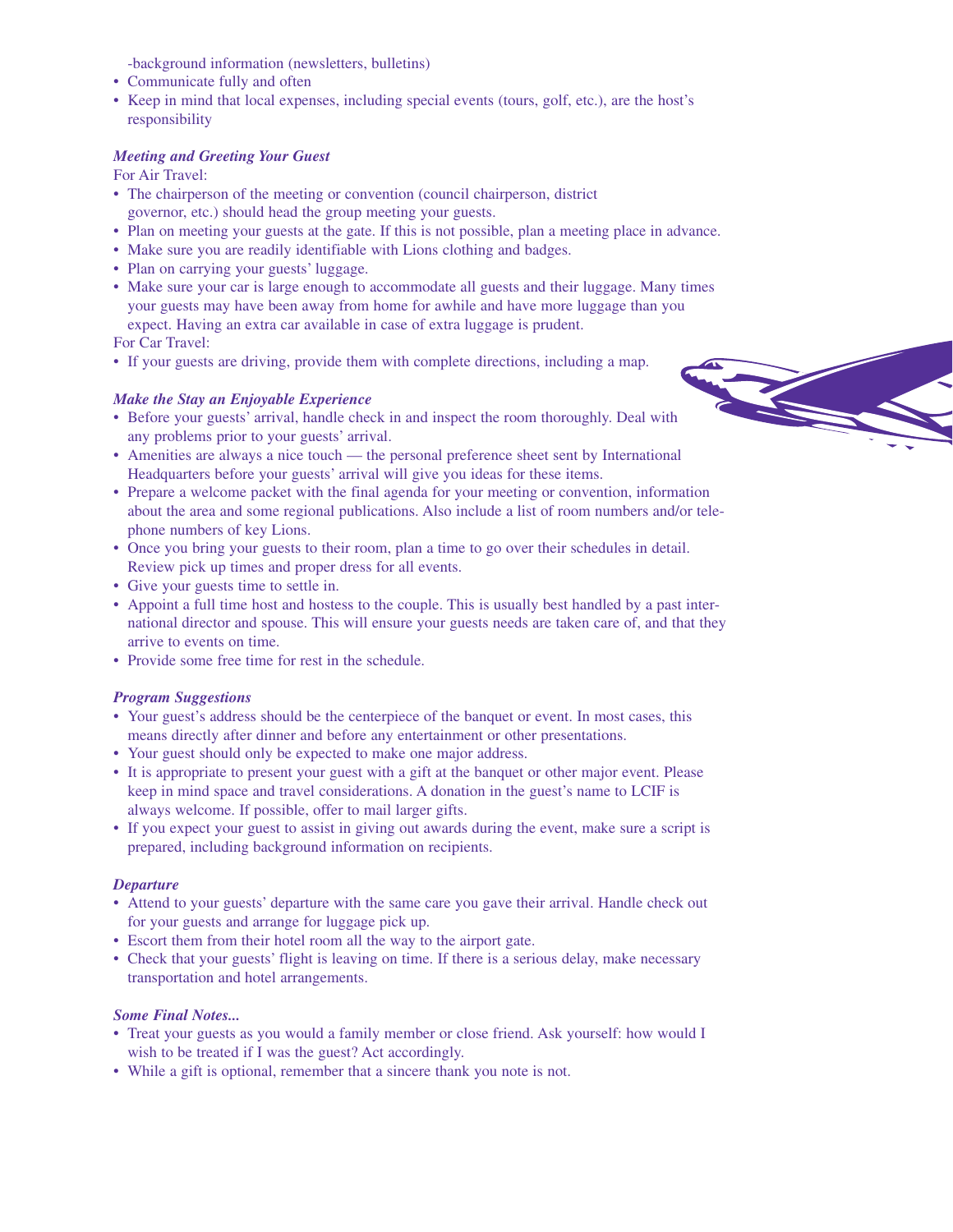# **Lions Clubs International Lions Clubs International Official Protocol Official Protocol**

The following is the official protocol policy of The International Association of Lions Clubs. Only the principal speaker is required to acknowledge all dignitaries present.

# **A. Order of Precedence**

Lions shall be recognized in the following order:

- 1. International President
- 2. Immediate Past International President
- 3. International Vice Presidents (according to rank)
- 4. International Directors (a)

#### (Board Appointees)\*

- 5. Past International Presidents (b)
- 6. Past International Directors (c)
- 7. Chairperson, Council of Governors (a)
- 8. District Governors (a)
- 9. Association Executive Administrator
- 10. Association Secretary
- 11. Association Treasurer
- 12. Past Council Chairperson (c)
- 13. Immediate Past District Governor (a)
- 14. Vice District Governors (a)
- 15. Past District Governors (c)
- 16. Multiple District Secretaries (volunteer) (a)
- 17. Multiple District Treasurers (volunteer) (a)
- 18. District Secretaries (a)
- 19. District Treasurers (a)
- 20. Region Chairperson (a)
- 21. Zone Chairperson (a)
- 22. District Chairperson (a)
- 23. Club Presidents (a)
- 24. Immediate Past Club Presidents (a)
- 25. Club Secretaries (a)
- 26. Club Treasurers (a)
- 27. Past Club Presidents (c)
- 28. Multiple District Secretaries (staff) (a)
- 29. Multiple District Treasurers (staff) (a)

President to committees of the International Board of Directors and the LCIF Executive Committee shall be introduced and otherwise recognized before Lions who have held the same office. During introductions, their appointment shall be mentioned. After their term of appointment is concluded, special recognition shall cease.

\*Appointees by the International

#### **Explanation of notes used above:**

**(a)** When more than one is present, they shall be recognized according to the Roman alphabetic order of the first letter of their fully used family name. If the first letter is the same, go to the second letter, and so on. If the last names are identical, the same process should be followed with the first given name; if these are the same, then the middle name. In the unlikely event that the two names are identical, the one with the longest association membership shall be given precedence.

**(b)** When more than one is present, the one who served most recently is given precedence, and so on.

**(c)** When more than one is present, precedence should be the same as for past international presidents (see [b] above). In the event more than one past international director who served during the same term is present, then the criteria specified for (a) should be used.